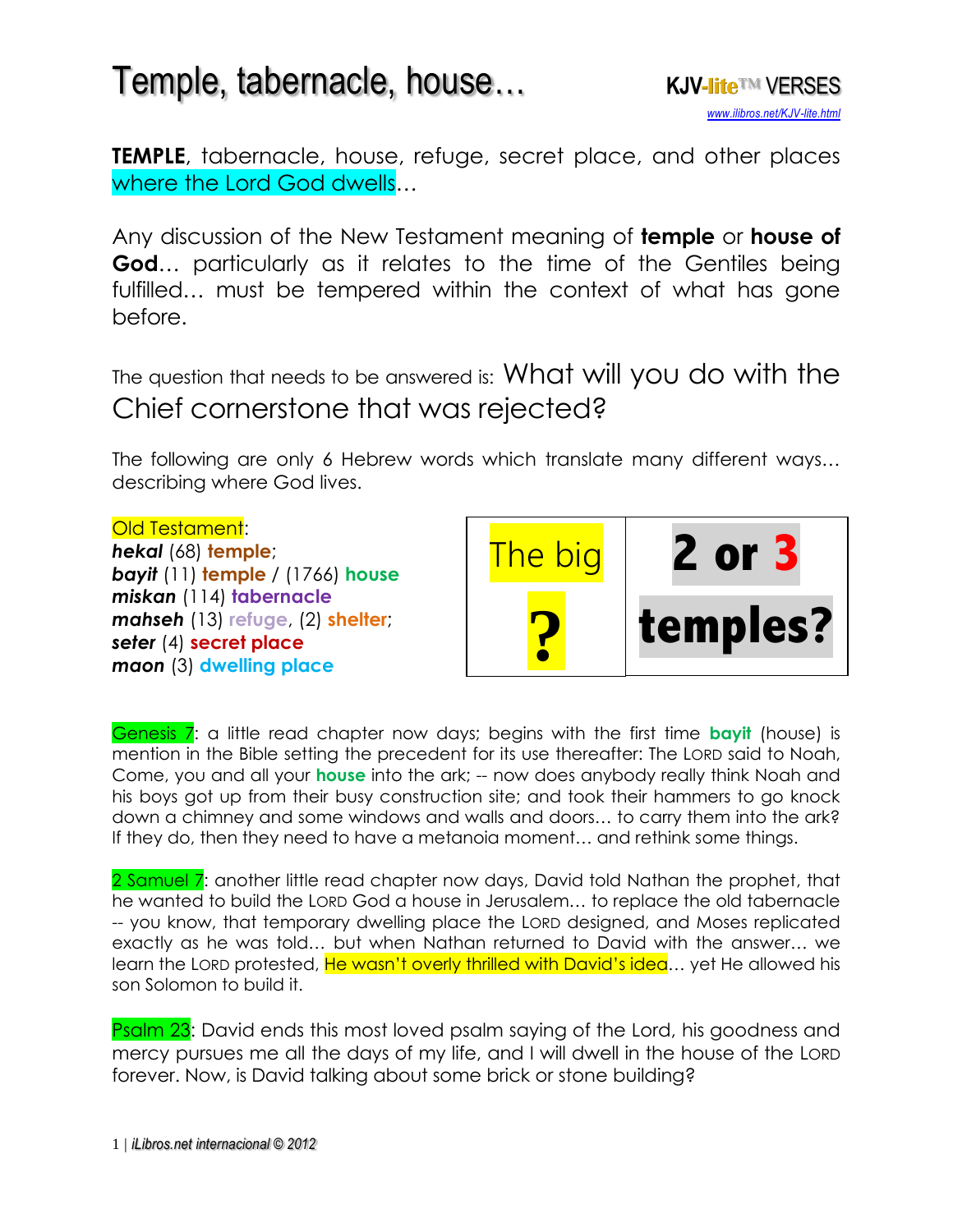

I don't think so! No brick or stone building will last forever; the word of the Lord lasts forever, but heaven and earth won't even last that long… they will be replaced. David is telling us about where the LORD'S adopted family – where all His brothers and sisters, will gather one day.

And if we listen closely to the Lord and pay attention to his way of saying things, you get the impression all along He considered things to be very temporary down here.

He has plans to reveal to those who wait on him… who love him and walk with him… plans that no one could imagine in 1,000 years.

Isaiah 56: Isaiah the prophet writes: those with disabilities... and foreigners who join themselves to the LORD, to serve him, and to love the name of the LORD, I will bring them to My family-gathering… and make them joyful in My family-gathering of prayer, for My family-gathering will be called a family-gathering of prayer for all the nations.

And we might ask: is the Lord really talking about a brick and stone house? After all, He said: for all the nations. Try to imagine such a building! It doesn't make sense, does it?

Or how about these songs… regularly sung in the congregation, and heard in their homes and the streets:

Psalm 61: Oh God, lead me to the Rock that is higher than I; for You have been a shelter for me; a strong tower from the enemy. I will dwell in thy tabernacle forever.

**Psalm 91:** the one who dwells in the secret place of the most High, abides under the shadow of the Almighty. I will say to the Lord, my Refuge and my Fortress / the Lord is a brick fortress? I don't think so, my God in Him will I trust.

Though God's people saw the daily bloody sacrifices being offered at that brick and stone



building in Jerusalem… none of these psalms… seem to suggest that that building is where... they are taking refuge, or that that place... is the secret place of the most High.

**Isaiah 57** declares: For thus says the high and lofty One who inhabits eternity, whose name is Holy; I dwell in the high and holy place; also with the one who is crushed in the dust and humble in spirit, to revive the spirit of the humble, to revive the heart broken in pieces.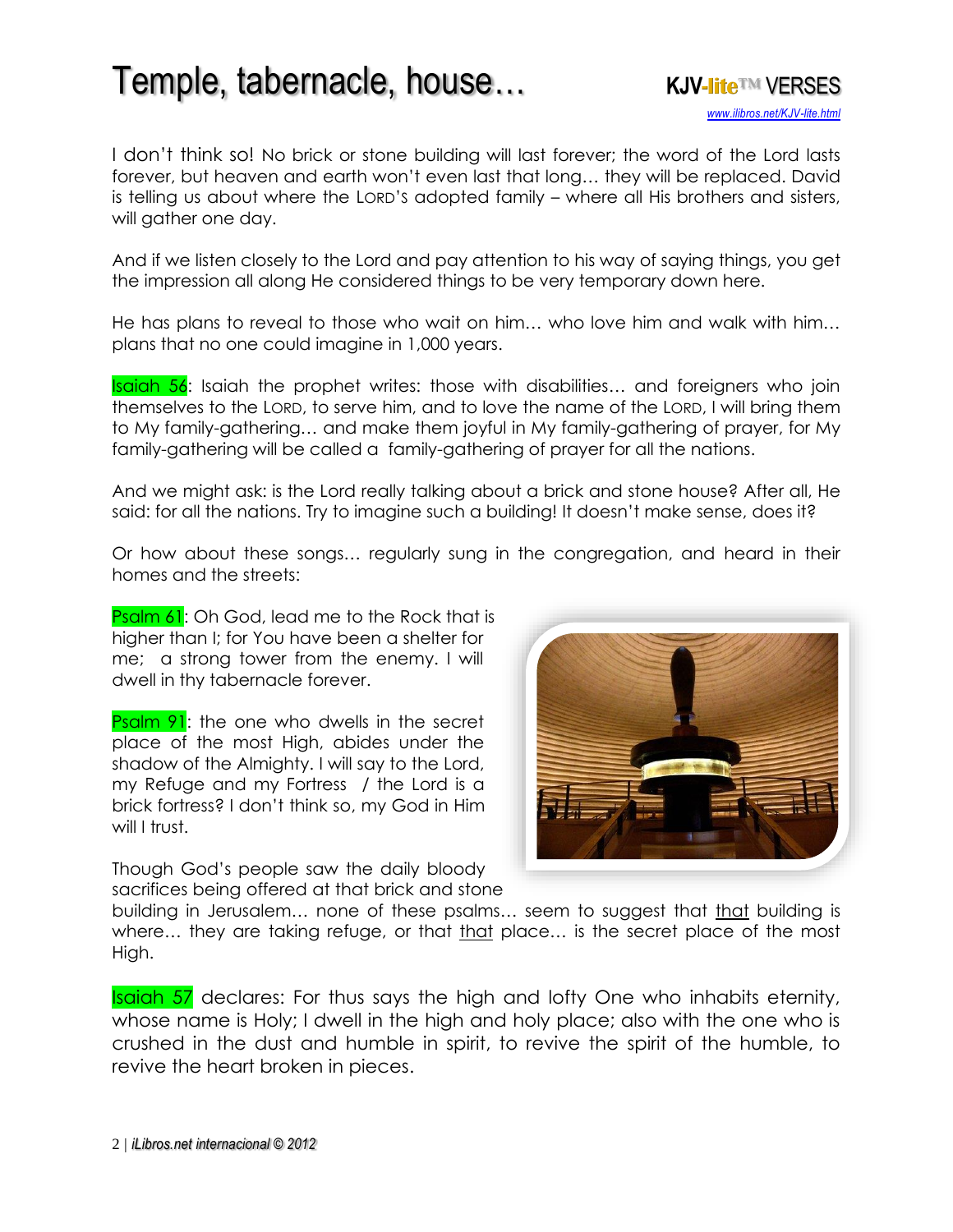

So, where this One lives who inhabits eternity… does **not** sound like that bloody building complex… where they sacrificed little calves, and sheep and goats… morning and evening… every day, come rain or shine, does it?

Now fast-forward to the New Testament: where Jesus the Christ, the son of a Carpenter; the Good Pastor, without lifting a hammer or a saw, where He said, I will build My Church.

David's confusion in the OT is no different than what we hear in the **church** today… when people say: I go to such and such a church on such and such a street; obviously they are describing a wood, brick or stone building. Sadly, the **congregation** / the word John Tyndale first used to translate: **ekklesia**… after his death later some genius translators (probably to save ink) decided to use: **church**, for **ekklesia**… the **called-out people** ... to assemble in the name of the Lord... even where 2 or 3 gather.

The word emphasizes: people. Jesus said, I will build My **church**…

He is still putting together His **congregation**… piece by piece… even in our genius 21st century… Jesus is daily adding people one by one to His **gathering**!

### The 2 most common **words** in the New Testament translated: **temple**.

**hieron** (71), always refers to where the bloody sacrifices were made, as well as where the people went in hopes to hear the teaching of the word of God. We know the word: **hierarchy**, originally describes the religious chain of command among the clergy, from the trash collectors and toilet washers on the bottom of the rung, to the high priest at the top.

From Matthew, Mark, Luke and John… the word **hieron** is always used whenever Jesus is at the massive **temple** complex teaching, when He was confronted by the religious hierarchy -- the high priests and Pharisees. In 70AD, that **building complex** was demolished by roman soldiers under Emperor Titus.

At the **Temple** Mount, Jewish people still offer prayers at the Western Wall, or as some call it the Wailing Wall… where 3,000 years ago… the Lord God gave promises to all if they would come to this place and call on His Name, He would hear. This place is also where Muslims constructed the Al Aqsa mosque in 705AD; but their building was completely destroyed by an earthquake; and rebuilt in 754AD.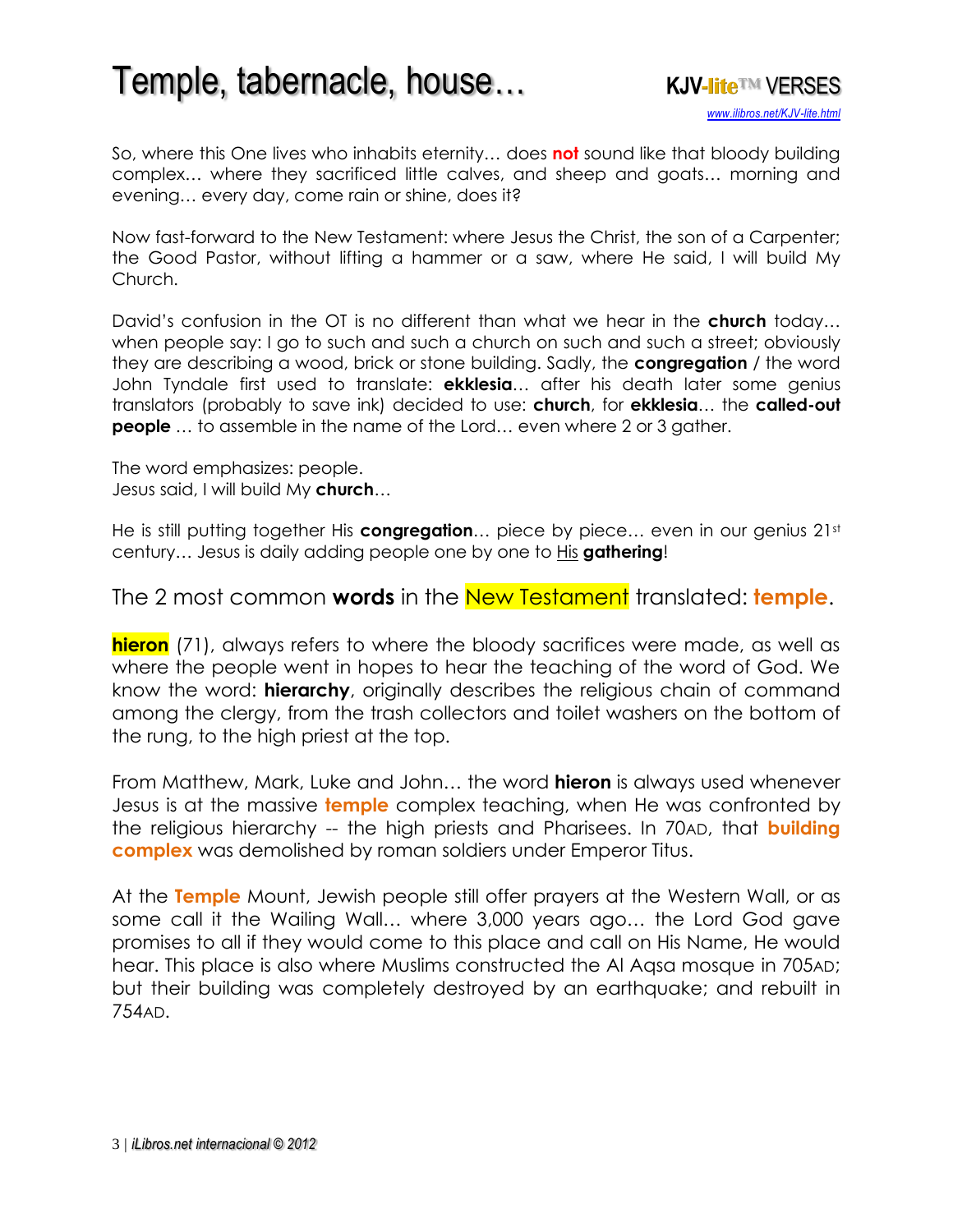The Eastern Gate (to the right, this is not original construction from 2000 years ago; rather the entire area was reconstructed in the 1400s) The Eastern Gate – the only double-door gate… is where Jewish, Muslim and Christian faiths all believe Messiah one day will come to the Temple Mount. After the Gospel writers, this word: **hieron** is only used in the book of Acts, still believed by most to depict this same familiar location 2,000 years later.

Without question, this is the biblical word: **hieron**, meaning: **temple**.



*[www.ilibros.net/KJV-lite.html](http://www.ilibros.net/KJV-lite.html)*

After the book of Acts, this word suddenly is

no longer used… except once in 1 Corinthians 9:13… when Paul compares the **old way** of legalistic traditions and those who ministered in the temple… with the **new way** after the resurrection and those who minister the gospel of Jesus Christ.

### Otherwise, it is as if the **hieron** disappeared… no longer needed. And the religious hierarchy was also out of a job,

The Chief cornerstone having been rejected.

Next, we look at the **second** word in the New Testament frequently translated: **temple**…

**naos** (43) and from Strong's Concordance we read: it generally denotes the temple building, but is also used figuratively for a dwelling place of the Holy Spirit in God's people…

but I would venture to say, this comment does not seem to take into account the Pharisees and all those lovers of artificial traditions, and their well-rehearsed drama… appearing to be righteous… preferring their hocus pocus traditions… to the word of God.

**naos**… a noun, is used 46 times in the New Testament. In the book of Acts, it is used 3 times, 1 time translated: shrine, when Paul is talking about the sacred place to worship God in Athens;

Acts 7: As Stephen concluded his detailed witness at his trial answering his accusers point by point… correcting their faulty thinking… declaring God's faithfulness to them in each generation… in spite of all that, they rejected every messenger God sent them; then Stephen laid the total blame of the murder of Jesus on those who were stubborn and resisted the Holy Spirit; which prophet had they not killed?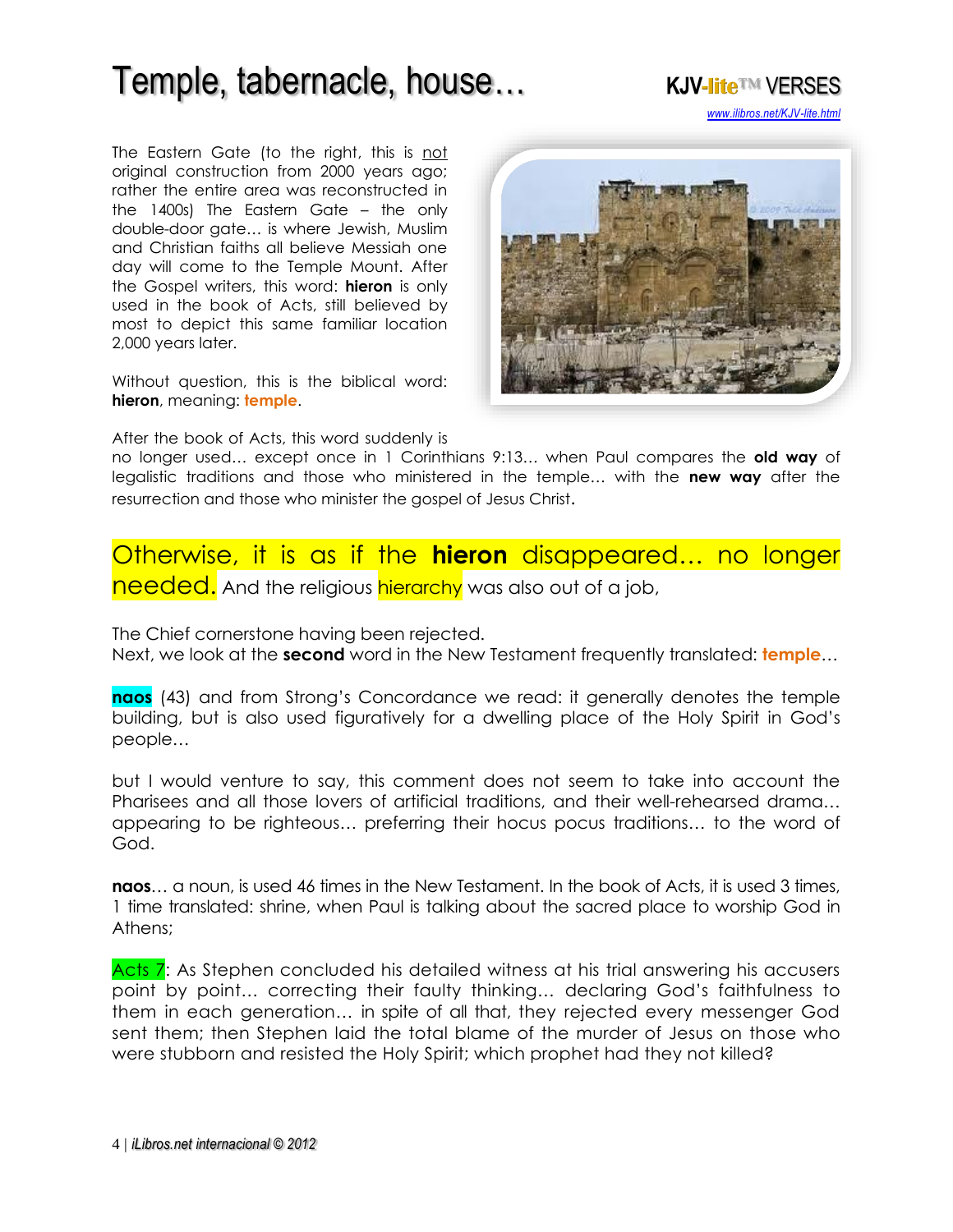I'm sure Stephen understood he was not going home that night; sealing his own death he declared: the most High does not dwell in **naos** made with hands.

Perhaps, this word should have been translated: the **most holy place**… or the **sacred place**.

**Psalm 91:** remember they already sang for 1,000 years: dwelling in the secret place of the Most high… and that's not a building made with hands. John 2: records the word used 3 times, he uses the word correctly...

Jesus, the good Teacher said: Destroy this **naos**…this **sacred place** and in 3 days I will raise it up. Then the Jewish leaders probably having co-opted the word to caricature it's meaning… said, 46 years was this **naos** under construction, and will you build it up in 3 days?

But Jesus spoke of the **naos** of his body. So Jesus used this word most correctly.

1 Corinthians 3: 16-17: the next time this word is used, Paul asks: Do you not know that you are the **naos** of God…the **sacred place** of God, and that the Spirit of God dwells in you? If anyone defiles the **naos** of God, God will destroy him; for the **naos** of God is holy, which you are!

Ephesians 2: Paul says, you are no longer strangers… but joint-citizens of the household of God; built upon the foundation of the apostles and prophets, growing into a holy **naos** in the Lord… Jesus Christ himself being the chief corner stone….

2 Thessalonians 2: the next and only time **naos** is used… talking about the man of lawlessness, the evil politician coming at the end of the time of the Gentiles… **sitting in the naos of God**; And none of these verses sounded like the need to call on those skilled in carpentry and masonry… to get their tools out to fashion some edifice of brick or stone, did they?

Revelation 3 – 22: **naos** is used 16 times exclusively… to describe events in heaven, including when we learn about the new heaven and the new earth: Revelation 21:22 And I saw no **naos** … no **sacred place** therein: for the Lord God Almighty and the Lamb are the **naos** of it!

Now I could imagine for example: a prominent world leader visiting the **temple complex** in old Jerusalem. That would be suspicious; but not a cause to be wary.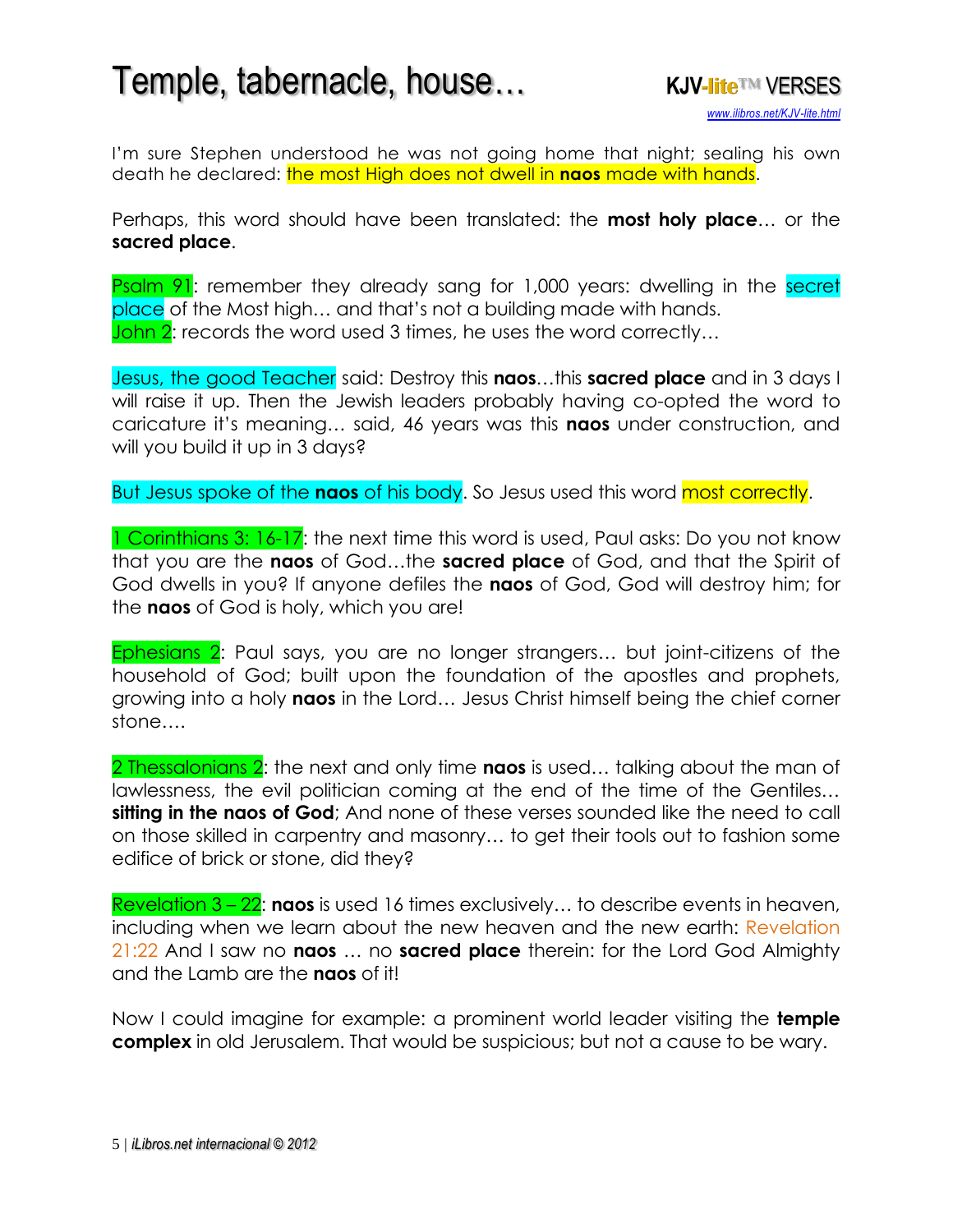The last time Jesus was at the **hieron**… the **temple complex**, Jesus ended his confrontation with the religious leaders who sought to destroy him,

Matthew 23: He said: Your house (no longer His Father's house) is left to you a waste and desolation.

John 14: the night Jesus was betrayed He said, In My Father's house are many mansions!

When Jesus speaks… everybody's opinion, all the modern scholars… along with all the prophets of old… their judgments and conclusions only bow… to the good Pastor's correct assessment and clear teaching. With these words, Jesus was faithfully doing his part… to not leave any unfinished business or confusion. Here, we see Jesus gave his students last details of final lessons for all to keep passing forward to each generation… as they guard to protect His words and His commands… while taking what He taught His own… to the ends of the earth.

Jesus said, In My Father's house are many mansions! And I bet they are not made with brick and stone!

So when Paul writes about the last great world leader… some evil politician who enters the world stage as the whole world is broken… at the time when the Gentile nations come to an end… as the great apostasy, the great falling away of the faithless and ignorant is happening, and people are losing their foothold…

when Paul writes: the man of lawlessness… **sitting in the naos /** sitting in the sacred place **of God**;

is a building of stone or brick required? **No!**

### do we need to wait for a 3rd **temple** …to be

constructed on the Temple Mount in Jerusalem before the Gentile nations come to an end? **No! or** the Tent of David to be found and raised up – too late, the Messiah already tented among us; and He was from the House of David.

### Read on, if you still think a temple is needed.

Any discussion about a 3rd temple, is only led by people (be they zealots of Judah or ignorant folks in the church without knowledge, or others who are too late) they need to change their thinking. The ones who rejected the Chief cornerstone, might be a little too slow, and certainly confused. Another temple **for bloody sacrifices** is no longer needed;